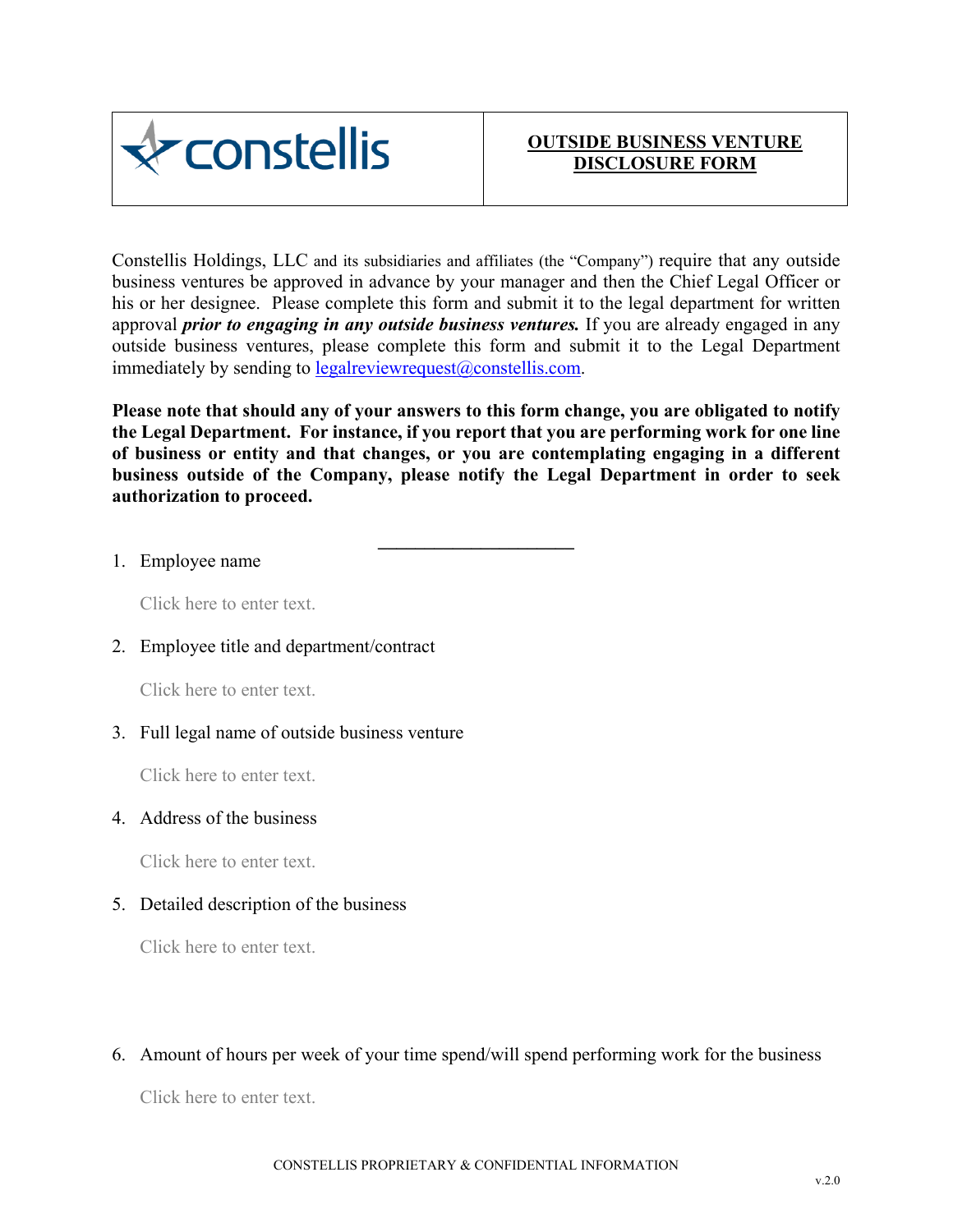7. Number of employees you have, if any

Click here to enter text.

8. Days and times of the week that you spend working on this outside business, and whether

those days/times are or will be during your Company working hours.

Click here to enter text.

9. Will use any Company resources in support of your business (including phone, email, and

copier)? Yes  $□$  No  $□$ 

## If yes, please explain.

Click here to enter text.

10. Do you believe that your outside business poses a conflict of interest with your duties at the

Company? Yes  $□$  No  $□$ 

11. If no, state the reason why you do not believe that your outside business poses a conflict of

interest.

12. Will use the Company's name, image, or logo in any way in support of your business

 $Yes \Box$  No  $\Box$ 

## If yes, please explain.

Click here to enter text.